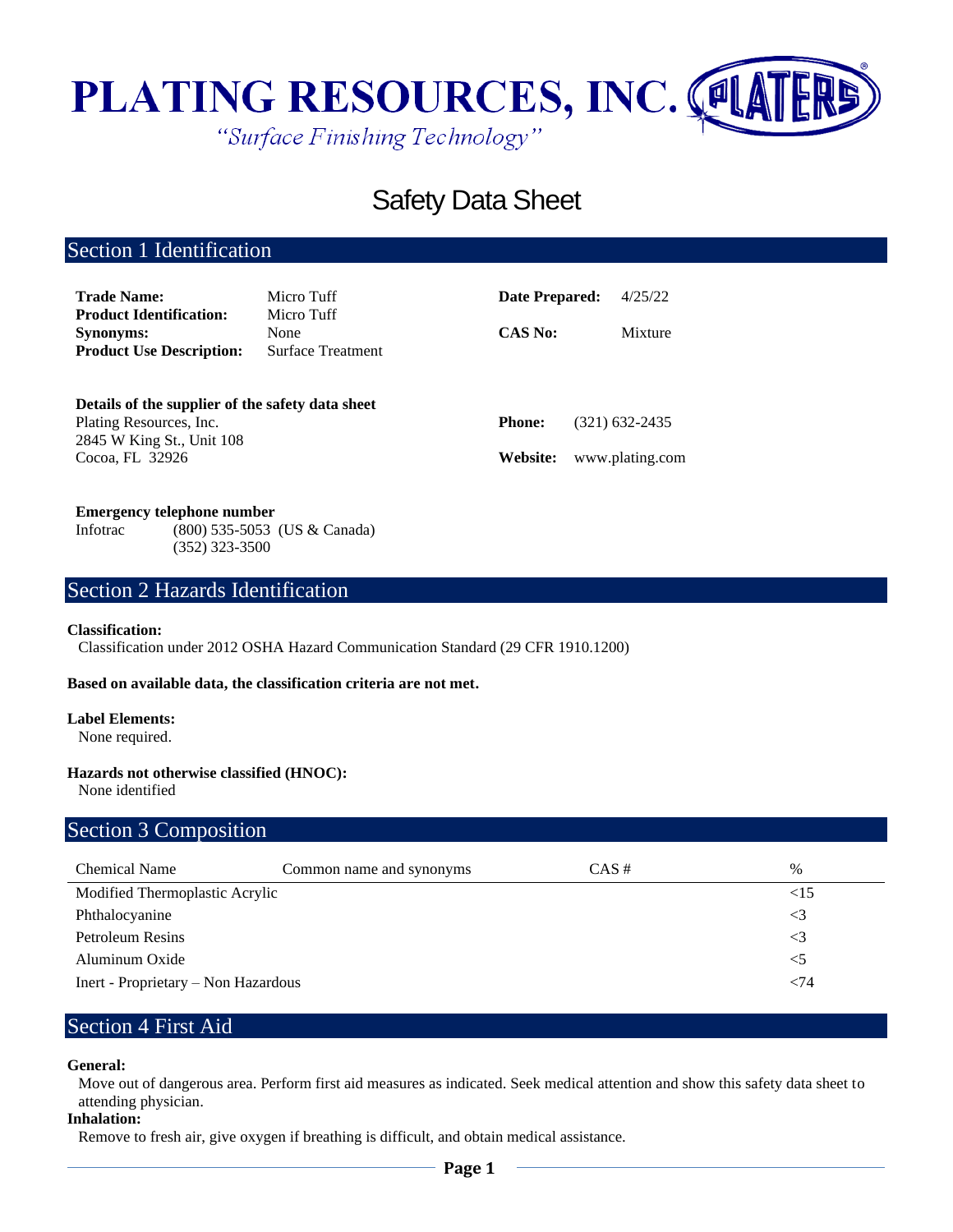#### **Skin contact:**

Immediately flush exposed skin with water for at least 15 minutes while removing contaminated clothing and/or shoes. Thoroughly wash with soap and water.

#### **Eye contact:**

Immediately flush eyes with water for at least 15 minutes, lifting the upper and lower eyelids intermittently. Check for and remove any contact lenses if easy to do. Seek medical attention if irritation develops or persists.

#### **Ingestion:**

Rinse mouth with water. Induce vomiting if conscious. Seek medical attention if symptoms develop.

#### **Most important symptoms and effects both acute and delayed:**

No information available.

#### **Indication of any immediate medical attention and special treatment needed:**

No information available.

## Section 5 Fire Fighting Measures

#### **Suitable Extinguishing Media:**

Carbon dioxide or dry chemical extinguishers.

**Unsuitable Extinguishing Media:**

#### No information available.

#### **Specific hazards developing from the chemical:**

Residue can burn, treat as an oil fire. No other known.

**Precautions for firefighters:**

No information available.

**Firefighting Instructions:**

No information available.

#### **Protection During Firefighting:**

Wear full protective gear and full face pressure demand self-contained breathing apparatus.

**Other information:**

No additional information available.

### Section 6 Accidental Release Measures

#### **Personal precautions, protective equipment and emergency procedures:**

Avoid direct contact with skin, eyes and clothing. Avoid inhalation of mist, vapor or dust. Not a hazardous by itself, but dangerous when cloth, lint, or oils is in residue. Wear appropriate personal protective equipment as outlined in Section 8 of this SDS.

#### **Environmental precautions:**

Prevent further leakage or spillage if safe to do so.

#### **Methods and material for containment and cleaning up:**

Sweep up and place in containers for disposal. Dispose of spilled/collected material in accordance with all federal, state and local regulations.

## Section 7 Handling and Storage

#### **Precautions for safe handling:**

Avoid contact with skin and eyes. Avoid inhalation of mist, vapor and dust. Ensure adequate ventilation. Do not eat, drink or smoke while handling. Wear appropriate personal protective equipment as outlined in Section 8 of this SDS.

#### **Conditions for safe storage, including any incompatibilities:**

Keep away from heat sources and protect from freezing.

## Section 8 Exposure Controls/Personal Protection

#### **Exposure Guidelines:**

This product, as supplied, does not contain any hazardous materials with occupational exposure limits established by the region specific regulatory bodies.

#### **Appropriate engineering controls:**

#### **Engineering Controls**

Ensure adequate ventilation, especially in confined areas. Emergency eye wash stations and showers should be available within the work area.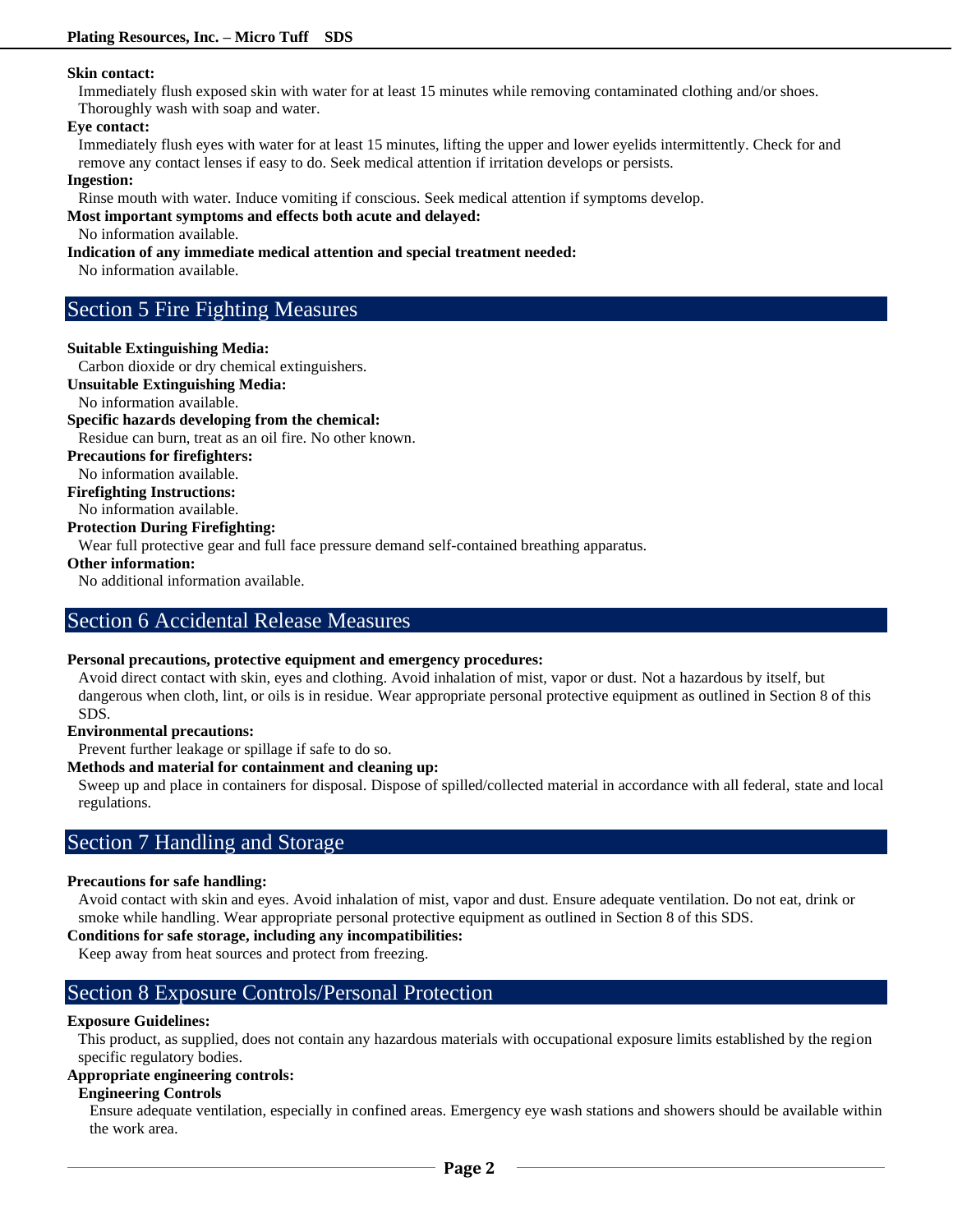### **Individual protection measures, such as personal protective equipment:**

#### **Eye/Face Protection:**

Wear approved safety goggles.

### **Skin and Body Protection:**

Chemical resistant, impermeable gloves. When working with the product in the melted (thermal) form, utilize appropriate thermal protective equipment for potential exposures to the hot ( $>230^{\circ}F$  ( $>110^{\circ}C$ )). Long sleeve shirt and long pants. Protective shoes or boots.

#### **Respiratory Protection:**

None under normal use conditions. In case of inadequate ventilation wear respiratory protection.

## **General Hygiene Considerations:**

Handle in accordance with good industrial hygiene and safety practice.

## Section 9 Physical and Chemical Properties

| Appearance                       | Solid bar, approx. 2" dia. x 6" long, blue color. |
|----------------------------------|---------------------------------------------------|
| Odor                             | Slight aromatic odor.                             |
| Odor threshold                   | Not available.                                    |
| pH                               | Not available.                                    |
| <b>Melting/freezing point</b>    | 80.6-86.1 °C / 177.1-187 °F                       |
| <b>Initial boiling point</b>     | $>700$ °F                                         |
| <b>Flash point</b>               | $>350$ °F, COC                                    |
| <b>Evaporation rate</b>          | Not available.                                    |
| <b>Flammability (solid, gas)</b> | Not flammable.                                    |
| <b>Lower flammability limit</b>  | Not available.                                    |
| <b>Upper flammability limit</b>  | Not available.                                    |
| Lower explosive limit            | Not available.                                    |
| <b>Upper explosive limit</b>     | Not available.                                    |
| Vapor pressure                   | $< 0.1$ mm Hg.                                    |
| Vapor density                    | $>1$ (Air=1).                                     |
| <b>Relative density</b>          | 1.83 grams/cc, approx.                            |
| Solubility in water              | Not Soluble.                                      |
| <b>PC:</b> n-octanol/water       | Not available.                                    |
| <b>Auto-Ignition temperature</b> | Not available.                                    |
| <b>Decomposition temperature</b> | Not available.                                    |
| <b>Viscosity</b>                 | Not available.                                    |
| <b>Density</b>                   | Approx. 0.066 lbs/cu. in., 1.25 pounds per bar.   |
| <b>Specific gravity</b>          | Not available.                                    |

## Section 10 Stability and Reactivity

| <b>Reactivity:</b>             | Not reactive under normal use conditions.                                  |
|--------------------------------|----------------------------------------------------------------------------|
| <b>Chemical stability:</b>     | Material is stable under normal handling and storage conditions.           |
| <b>Hazardous reactions:</b>    | Hazardous polymerization will not occur under normal handling and storage. |
| Conditions to avoid:           | Avoid excessive heating, and freezing.                                     |
| <b>Decomposition products:</b> | Thermal decomposition may produce oxides of carbon.                        |
| Incompatible materials:        | None known.                                                                |

## Section 11 Toxicological Information

#### **Information on likely routes of exposure:**

| <b>Eye Contact:</b> Avoid contact with eyes.                  |
|---------------------------------------------------------------|
| <b>Skin Contact:</b> May be harmful in contact with skin.     |
| <b>Inhalation:</b> May cause irritation of respiratory tract. |
| <b>Ingestion:</b> Do not taste or swallow.                    |
| <b>Additional information:</b> None.                          |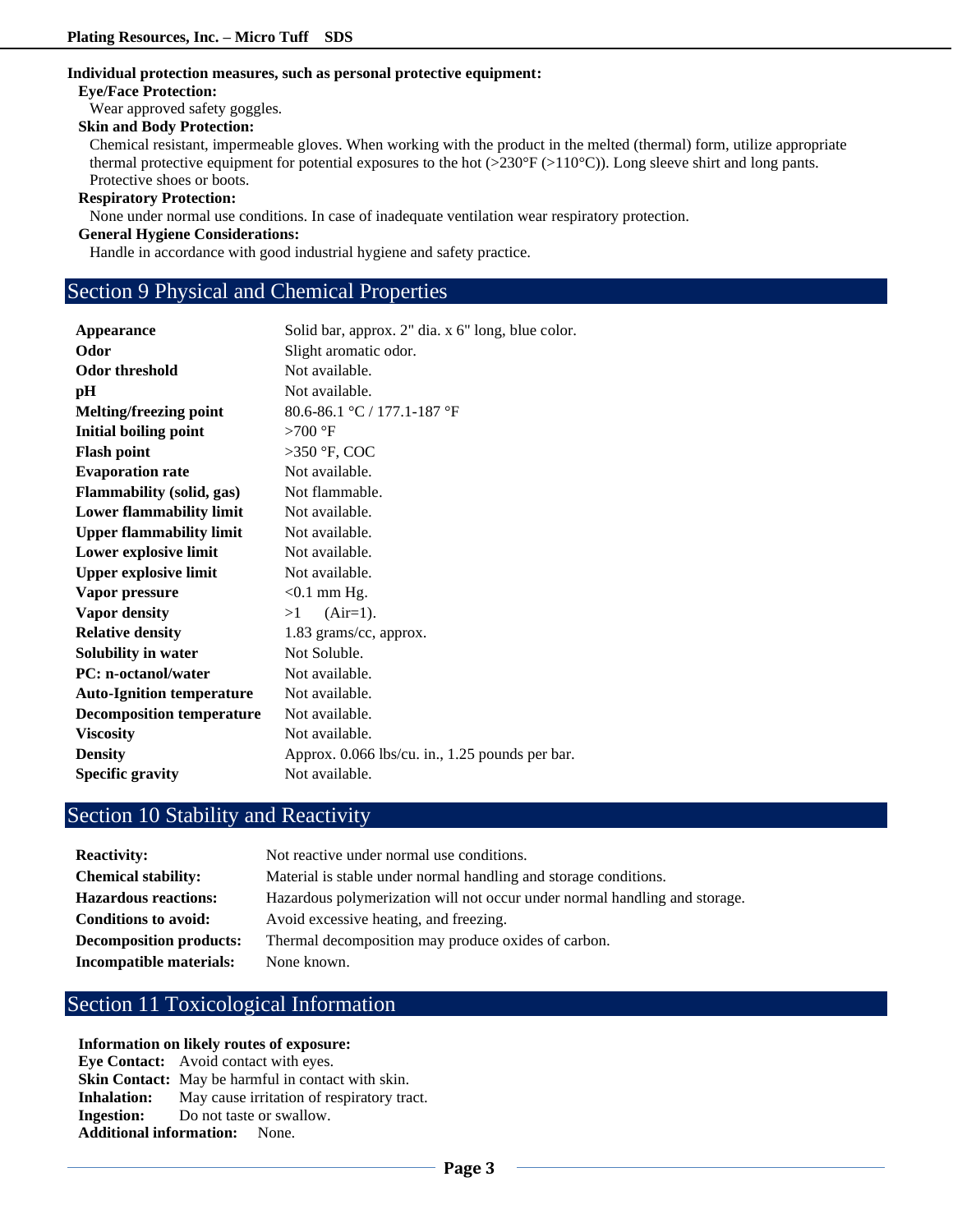### **Information on physical, chemical and toxicological effects:**

**Symptoms:**

Please see section 4 of this SDS for symptoms.

**Delayed and immediate effects as well as chronic effects from short and long-term exposure:**

**Carcinogenicity:**

This product does not contain any carcinogens or potential carcinogens as listed by OSHA, IARC or NTP.

**Numerical measures of toxicity:**

Not determined.

## Section 12 Ecological Information

#### **Ecotoxicity:**

The product is not classified as environmentally hazardous. However, this does not exclude the possibility that large or frequent spills can have a harmful or damaging effect on the environment.

**Persistence and degradability:**

Yes.

#### **Bioaccumulative potential:**

Not determined.

**Mobility in soil:**

None.

**Other adverse effects:**

No information available.

## **Additional information:**

No information available.

## Section 13 Disposal Considerations

#### **Disposal instructions:**

Dispose of material in accordance with all federal, state and local regulations.

#### **Contaminated packaging:**

Dispose of material in accordance with all federal, state and local regulations.

#### **Additional Information:**

Not a hazardous waste by itself, follow all regulations, waste from polishing may also contain lint, oils and other combustibles.

## Section 14 Transport Information

**DOT:** Not classified.

## Section 15 Regulatory Information

**Federal regulations: SARA 311Hazard categories:**  None. **SARA 302 Extremely hazardous substance:** None. **SARA 304 Emergency release notification:** None. **SARA 311/312 Hazardous chemical:** None. **SARA 313 Toxic Release Inventory (TRI) report:** None. **CERCLA Hazardous substance list:** None. **Federal Insecticide, Fungicide, and Rodenticide Act (FIFRA):** This chemical is not a pesticide product. **Clean Air Act regulated substances:** None.